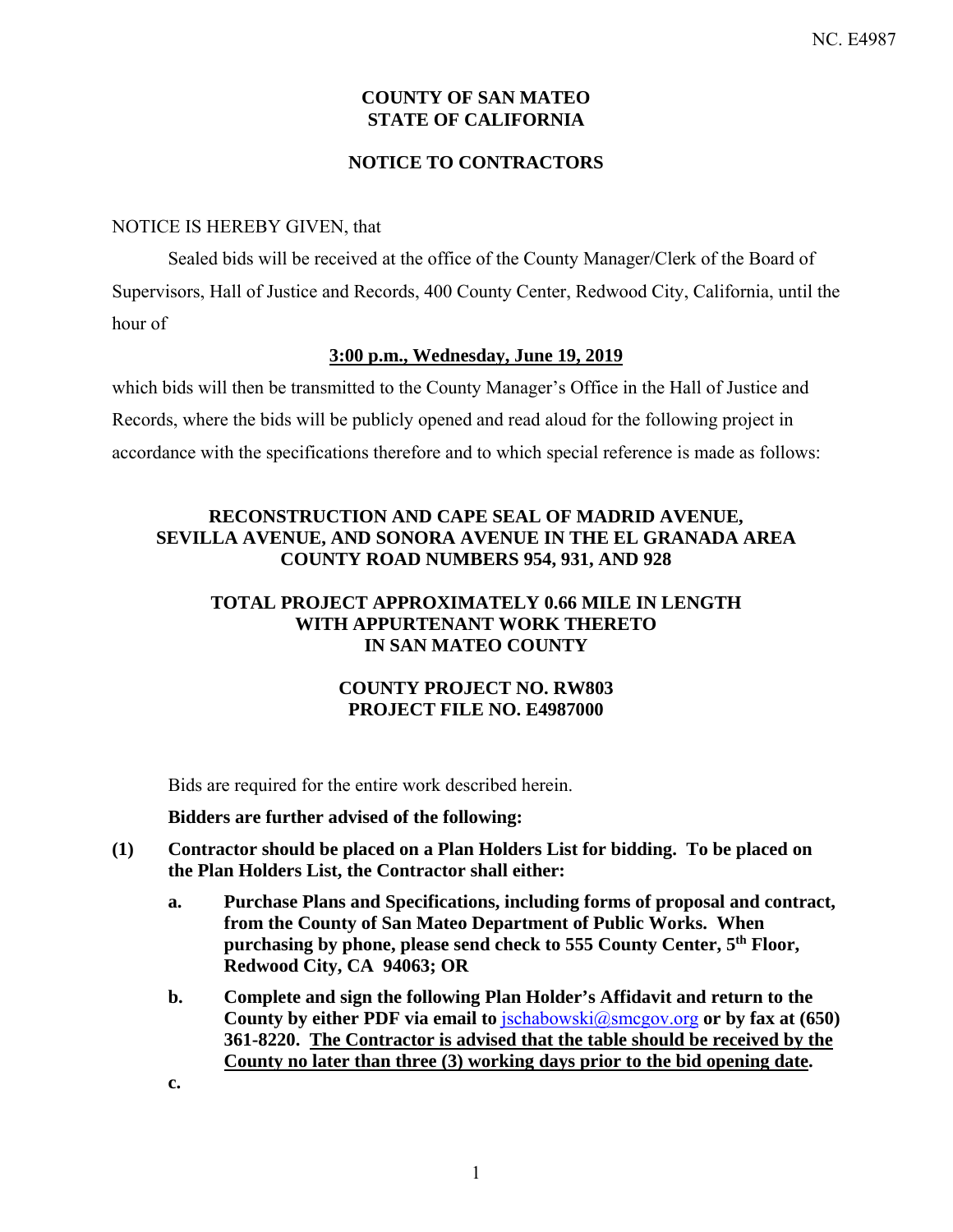# NC. E4987

| <b>Plan Holder's Affidavit</b>                                                                                       |              |                                  |                                          |  |  |  |  |
|----------------------------------------------------------------------------------------------------------------------|--------------|----------------------------------|------------------------------------------|--|--|--|--|
| <b>RECONSTRUCTION AND CAPE SEAL OF MADRID</b><br>AVENUE, SEVILLA AVENUE, AND SONORA AVENUE<br>IN THE EL GRANADA AREA |              |                                  |                                          |  |  |  |  |
| <b>Project Title</b><br>Project No.                                                                                  | <b>RW803</b> |                                  | <b>Project Engineer:</b> John Schabowski |  |  |  |  |
|                                                                                                                      |              | <b>Project Manager:</b> Wency Ng |                                          |  |  |  |  |
| <b>Bid Open Date and Time:</b><br>3:00 p.m., Wednesday, June 19, 2019                                                |              |                                  |                                          |  |  |  |  |
| <b>Company Name:</b><br><b>Mailing Address:</b>                                                                      |              |                                  |                                          |  |  |  |  |
| <b>Phone Number:</b>                                                                                                 |              | <b>Fax Number:</b>               |                                          |  |  |  |  |
| <b>E-mail Address:</b>                                                                                               |              |                                  |                                          |  |  |  |  |
|                                                                                                                      |              |                                  |                                          |  |  |  |  |
| (Name and Title of Authorized Representative of Bidder)                                                              |              |                                  |                                          |  |  |  |  |
| (Signature of Authorized Representative of Bidder)                                                                   |              |                                  |                                          |  |  |  |  |

- **(2) The Plan Holders List will be posted to the County of San Mateo's Public Works website two (2) working days prior to the bid open date.**
- **(3) It will be the Contractor's sole responsibility to ensure that they have received addendums,** *if any,* **which will be posted to the County of San Mateo's Public Works website on the same day issued. Said addendums will also be sent to all current plan holders and made available during purchase of Plans and Specifications.**
- **(4) Reference is made to Section 2-1.10, "Disqualification of Bidders," of the Standard Specifications. The Contractor's attention is directed in particular to the last sentence, which states, "Proposals in which the prices obviously are unbalanced may be rejected."**

The Public Works website will be updated as needed and can be accessed under the Departments tab found on the County of San Mateo website *(http://publicworks.smcgov.org).*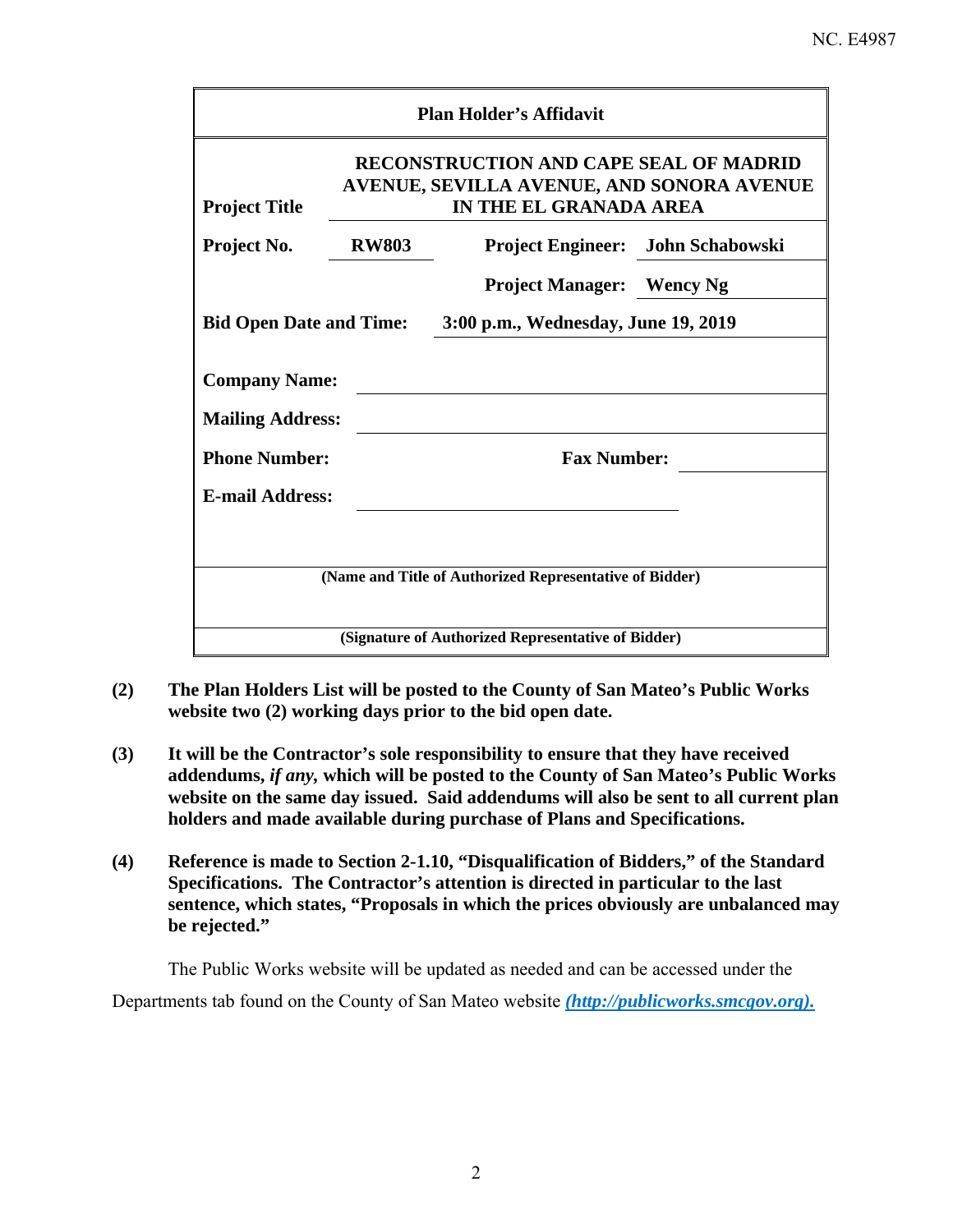### **ENGINEER'S ESTIMATE**

# **RECONSTRUCTION AND CAPE SEAL OF MADRID AVENUE, SEVILLA AVENUE, AND SONORA AVENUE IN THE EL GRANADA AREA COUNTY ROAD NUMBERS 954, 931, AND 928**

# **TOTAL PROJECT APPROXIMATELY 0.66 MILE IN LENGTH WITH APPURTENANT WORK THERETO IN SAN MATEO COUNTY**

| <b>Item</b><br>No. | <b>Section</b><br>No. | <b>Estimated</b><br>Quantity | <b>Unit of</b><br><b>Measure</b> | <b>Item</b><br><b>Description</b>                       |
|--------------------|-----------------------|------------------------------|----------------------------------|---------------------------------------------------------|
| $\mathbf{1}$       | 10                    | $\mathbf{1}$                 | LS                               | <b>Construction Waste</b><br>Management                 |
| $\overline{2}$     | 11                    | 1                            | LS                               | Mobilization                                            |
| $\overline{3}$     | $11 - 1$              | $\mathbf{1}$                 | LS                               | <b>Water Pollution Control</b>                          |
| $\overline{4}$     | 12                    | $\mathbf{1}$                 | LS                               | Maintain Traffic                                        |
| 5                  | $15 - 1$              | 5                            | EA                               | <b>Adjust Sanitary Sewer</b><br>Manhole to Grade (GCSD) |
| 6                  | $15 - 2$              | $\overline{4}$               | EA                               | <b>Reconstruct Sanitary Sewer</b><br>Manhole (GCSD)     |
| $\tau$             | $15-3$                | 200                          | LF                               | Sanitary Sewer Lateral<br>Replacement                   |
| 8                  | $15 - 4$              | $\overline{4}$               | EA                               | Adjust Sanitary Sewer Flushing Inlet to<br>Grade (GCSD) |
| 9                  | $15 - 5$              | 19                           | EA                               | Adjust Water Valve to Grade<br>(CCWD)                   |
| 10                 | $15-6$                | 10                           | EA                               | Pothole                                                 |
| 11                 | 17                    | $\mathbf{1}$                 | LS                               | Develop and Apply Water                                 |
| 12                 | $19-1$                | 350                          | <b>CY</b>                        | Roadway Excavation                                      |
| 13                 | 22                    | $\mathbf{1}$                 | LS                               | Finishing Roadway                                       |
| 14                 | 27(S)                 | 9,600                        | SY                               | <b>Cement Treatment</b>                                 |
| 15                 | $27-1$                | 51                           | <b>TON</b>                       | Sand Cover                                              |

### **COUNTY PROJECT NO. RW803, PROJECT FILE NO. E4987000**

*Engineer's Estimate - Continued on Next Page*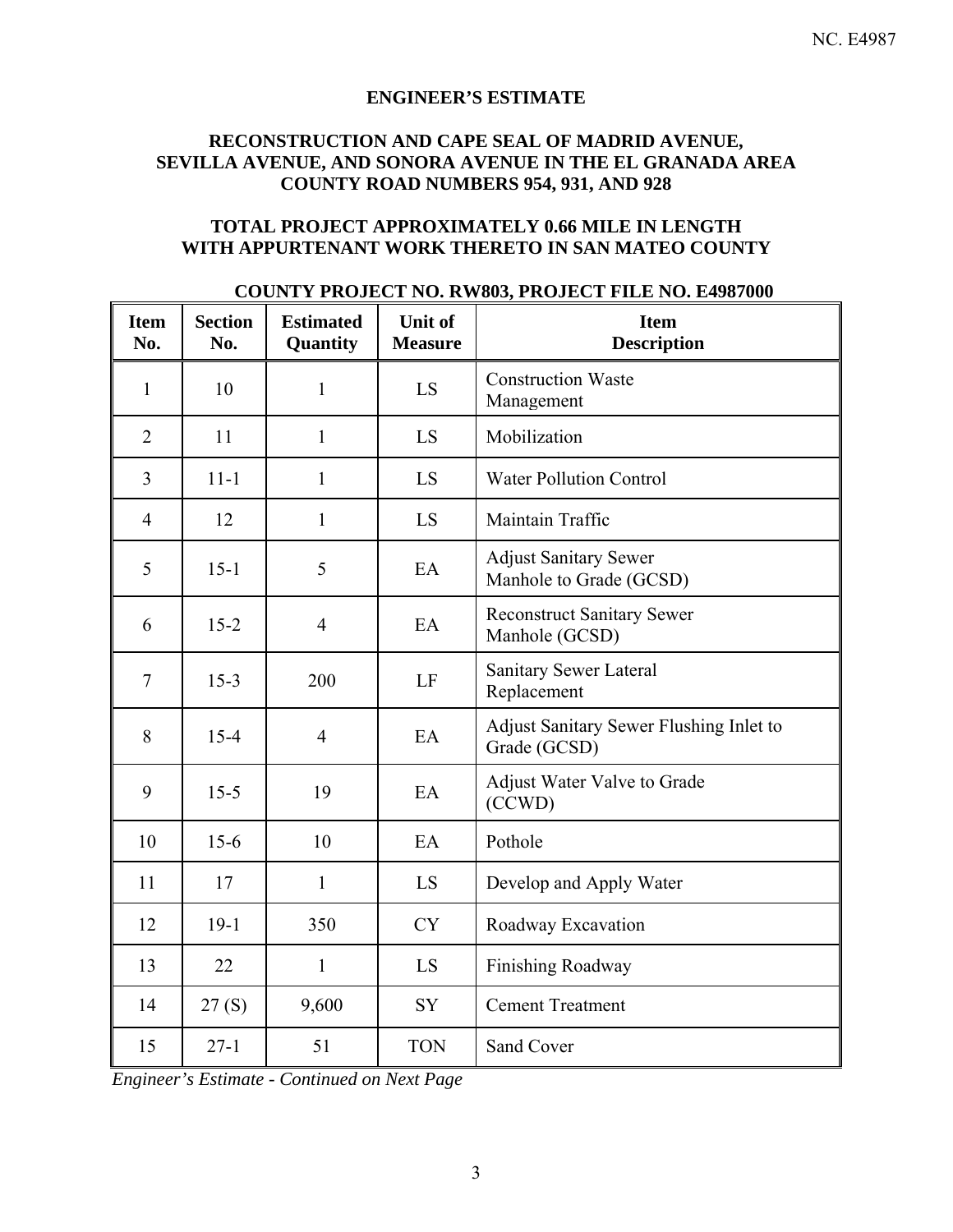#### **ENGINEER'S ESTIMATE**

# **RECONSTRUCTION AND CAPE SEAL OF MADRID AVENUE, SEVILLA AVENUE, AND SONORA AVENUE IN THE EL GRANADA AREA COUNTY ROAD NUMBERS 954, 931, AND 928**

# **TOTAL PROJECT APPROXIMATELY 0.66 MILE IN LENGTH WITH APPURTENANT WORK THERETO IN SAN MATEO COUNTY**

| <b>Item</b><br>No. | <b>Section</b><br>No. | <b>Estimated</b><br>Quantity | <b>Unit of</b><br><b>Measure</b> | <b>Item</b><br><b>Description</b>                                        |
|--------------------|-----------------------|------------------------------|----------------------------------|--------------------------------------------------------------------------|
| 16                 | 37                    | 10,670                       | SY                               | Cape Seal                                                                |
| 17                 | $39-1$                | 125                          | <b>SY</b>                        | <b>Asphalt Concrete Swale</b>                                            |
| 18                 | $39 - 2$              | 48                           | <b>SY</b>                        | Pavement Repair (Type B,<br>3/4" Maximum, Medium<br>Grading)             |
| 19                 | $84-1(S)$             | 320                          | <b>SF</b>                        | <b>Thermoplastic Traffic Stripes</b><br>and Pavement Markings<br>(White) |
| 20                 | $84-2(S)$             | 500                          | LF                               | Painted Traffic Stripes 4"<br>White (Solid)                              |
| 21                 | 85(S)                 | 20                           | EA                               | Pavement Marker (Type D,<br>Two-Way, Yellow,<br>Retroreflective)         |
| 22                 | 85(S)                 | 50                           | EA                               | Pavement Marker (Type AY,<br>Yellow, Ceramic, Non-<br>Reflective)        |
| 23                 | 85(S)                 | 6                            | EA                               | Pavement Marker (Blue<br>Reflective, Hydrant Marker)                     |
| 24                 | 90(S)                 | 270                          | <b>TON</b>                       | <b>Portland Cement</b>                                                   |
| 25                 | 94                    | 10                           | <b>TON</b>                       | <b>Asphaltic Emulsion (Curing)</b><br>Seal)                              |
| 26                 | 100(S)                | $\mathbf{1}$                 | LS                               | <b>Construction Staking</b>                                              |

#### **COUNTY PROJECT NO. RW803, PROJECT FILE NO. E4987000**

# **Engineer's Estimate of Costs: \$ 486,000.00**

(F) Final Pay Quantities - See Section 9-1.015, "Final Pay Items," of the Standard Specifications.

(S) Specialty Items - As defined in Section 8-1.01, "Subcontracting," of the Standard Specifications.

(Note: Gaps in section numbering, above, indicate the Section is blank or does not apply.)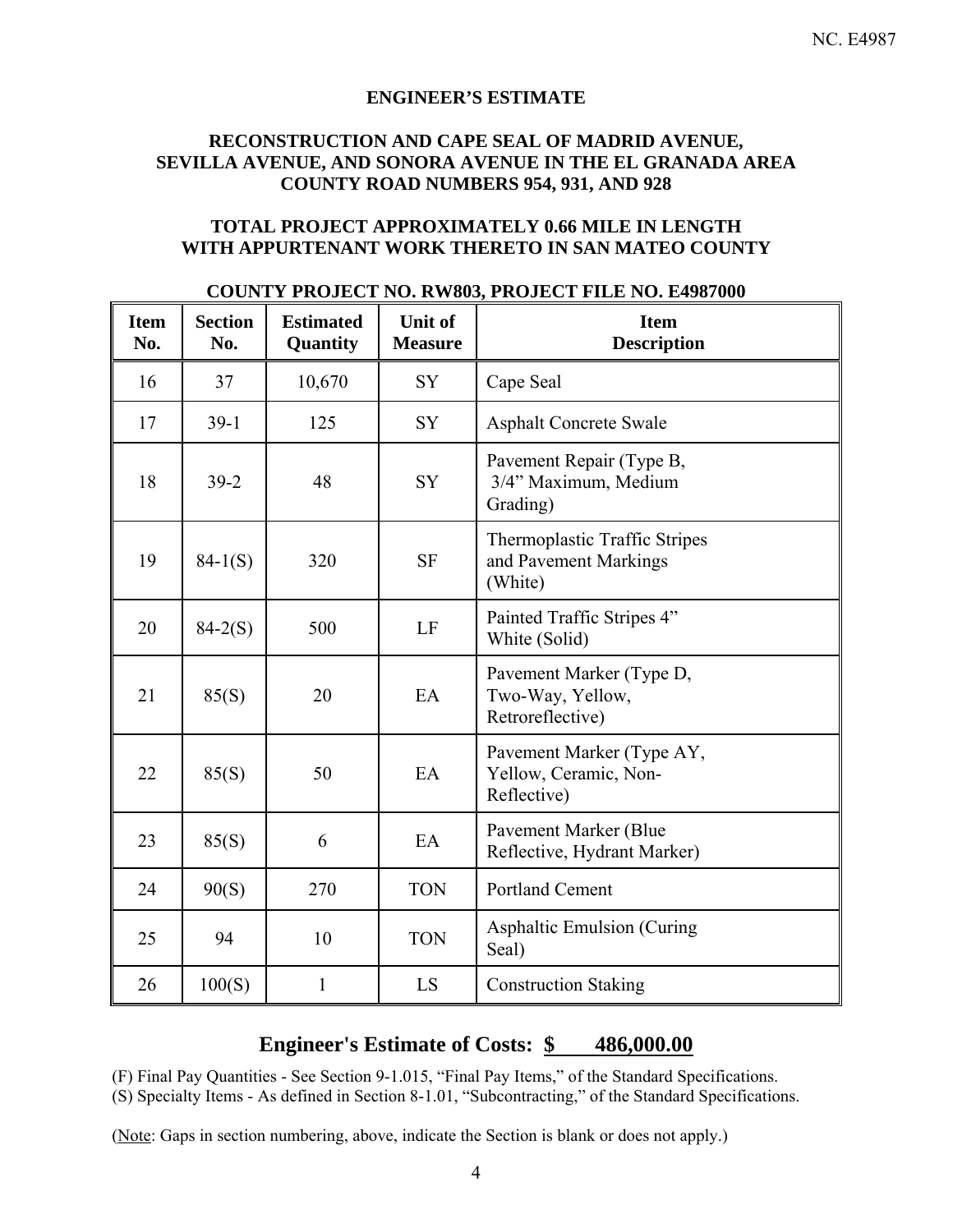The foregoing quantities are approximate only, being given as a basis for the comparison of bids, and the County of San Mateo does not, expressly or by implication, agree that the actual amount of work will correspond herewith, but reserves the right to increase or decrease the amount of any class or portion of the work, or to omit any portion of the work, as may be deemed necessary or expedient by the Engineer.

Payment to the Contractor for materials furnished and work completed shall be made by the County in accordance with Section 9 of the "Special Provisions" portion of these Contract Documents. Pursuant to Section 22300 of the Public Contract Code, Contractor may, upon his request and at Contractor's expense, substitute equivalent securities for any moneys retained from such payment for the fulfillment of the Contract.

**When applicable, both Contractor and Subcontractor hereby agrees to pay not less than prevailing rates of wages and be responsible for compliance with all the provisions of the California Labor Code, Article 2-Wages, Chapter 1, Part 7, Division 2, Section 1770 et seq and Section 1810 et seq. A copy of the prevailing wage scale established by the Department of Industrial Relations is on file in the office of the Director of Public Works, and available at www.dir.ca.gov/DLSR or by phone at 415-703-4774. California Labor Code Section 1776(a) requires each contractor and subcontractor keep accurate payroll records of trades workers on all public works projects and to submit copies of certified payroll records upon request.** 

**Additionally, pursuant to State Senate Bill SB 854 (Stat. 2014, chapter 28), effective January 1, 2015:** 

- **(1) No contractor or subcontractor may be listed on a bid proposal for a public works project (submitted on or after March 1, 2015) unless registered with the Department of Industrial Relations pursuant to Labor Code section 1725.5 [with limited exceptions from this requirement for bid purposes only under Labor Code section 1771.1(a)].**
- **(2) No contractor or subcontractor may be awarded a contract for public work on a public works project (awarded on or after April 1, 2015) unless registered with the Department of Industrial Relations pursuant to Labor Code section 1725.5.**
- **(3) This project is subject to compliance monitoring and enforcement by the Department of Industrial Relations.**

Wage rates for overtime shall be paid at not less than one and one-half  $(1-1/2)$  times the above rates. Wage rates for Sundays and holidays shall be paid at not less than two (2) times the

5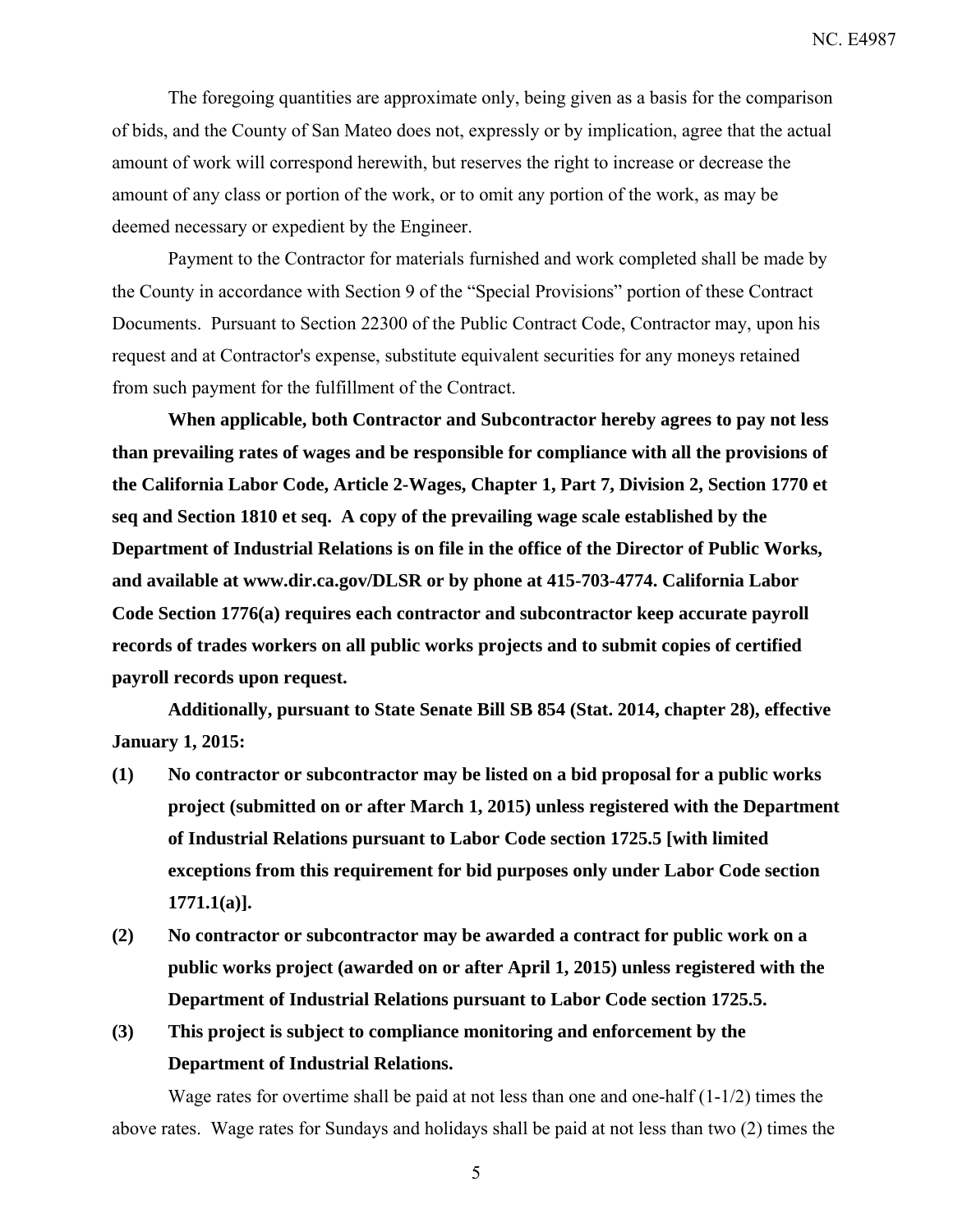above rates.

The holidays upon which such rates shall be paid shall be all holidays recognized in the collective bargaining agreement applicable to the particular craft, classification, or type of worker employed on the Project.

It is the policy of the County that Contractors on public projects employ their workers and craftsmen from the local labor market whenever possible. "Local Labor Market" is defined as the labor market within the geographical confines of the County of San Mateo, State of California. Consistent with this policy, the Contractor is requested to employ craftsmen and other workers from the local labor market whenever possible to do so.

Each bidder shall submit with the bid, Certificates of Compliance and Intent on a form provided in the "Proposal" section of these Contract Documents, a certificate that bidder is in compliance with the provisions of the Equal Employment Opportunity Requirement of Executive Order 11246, Title VII of the Civil Rights Act of 1964, the California Fair Employment and Housing Act and any other federal, State and local laws and regulations relating to equal employment opportunity. With the execution of said certificates, bidder also agrees that bidder will maintain or develop and implement, during the course of the work concerned, a program of hiring and employment, conducted without regard to race, religion, color, national origin, ancestry, sexual orientation, or sex of the applicants. With this certification, bidder shall submit any and all information that may be required by the County in connection with the particular project.

Each bidder is hereby notified of the Section 9204 and Section 20104 et seq. of the Public Contract Code as those Sections (attached hereto as Appendix E) relate to resolution of construction claims, and to Section 3186 of the Civil Code, as amended January 1, 1999 with regard to stop notices and public entity's rights to retain monies in order to provide for that entity's reasonable cost of litigation. The bidder is further notified that all provisions of Section 9204 and Section 20104 et seq. of the Public Contract Code and Section 3186 of the Civil Code, as outlined above shall be considered as incorporated into and become an integral part of these specifications.

Questions relating to equal employment should be directed to the San Mateo County Department of Public Works, Equal Employment Opportunity Program, 555 County Center, 5th Floor, Redwood City, CA 94063-1665, telephone (650) 363-4100.

Plans and Specifications and forms of Proposal and Contract may be seen and obtained at the office of the Director of Public Works, 555 County Center, Redwood City, California,

6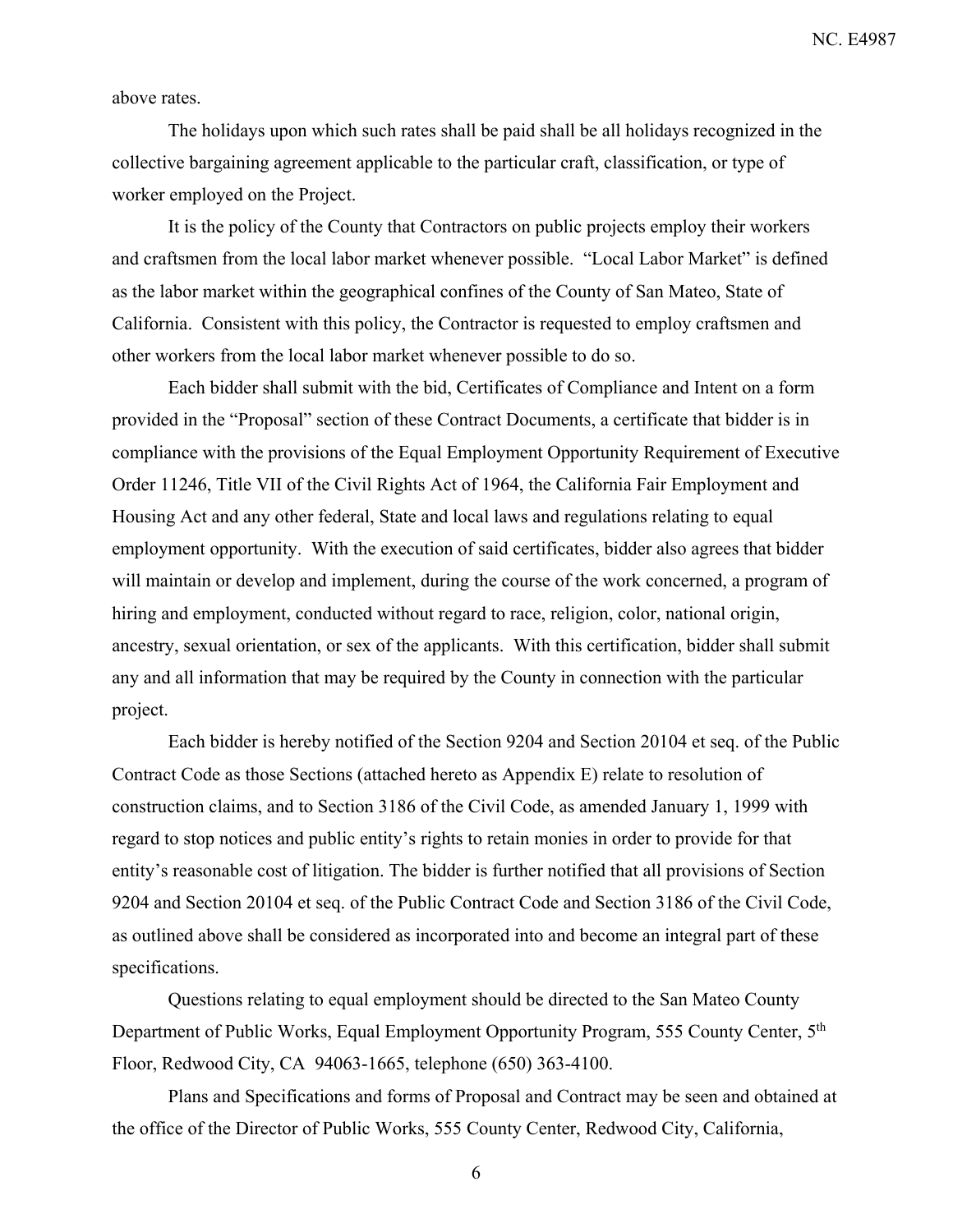94063-1665. Plans and specifications may be obtained for a:

### **NON-REFUNDABLE FEE OF \$40.00 PER SET**

Additional technical questions should be directed to the office of the Director of Public Works, 555 County Center, Redwood City, California, 94063-1665, telephone (650) 363-4100.

The Contractor shall possess either a Class A License or a combination of Class C licenses that are applicable for the majority of the work at the time this contract is awarded. No Contract will be awarded to a Bidder who is not licensed as required by laws of the State of California.

The County of San Mateo reserves the right to reject any or all bids and/or waive any informalities or irregularities in any bid received.

Bidders may not withdraw their bid for a period of **FORTY-FIVE (45) DAYS** after the date set from the opening thereof.

> BY ORDER OF THE BOARD OF SUPERVISORS COUNTY OF SAN MATEO

**DATE: May 16 , 2019** 

**Mike Callagy, County Manager/ Clerk of the Board of Supervisors**